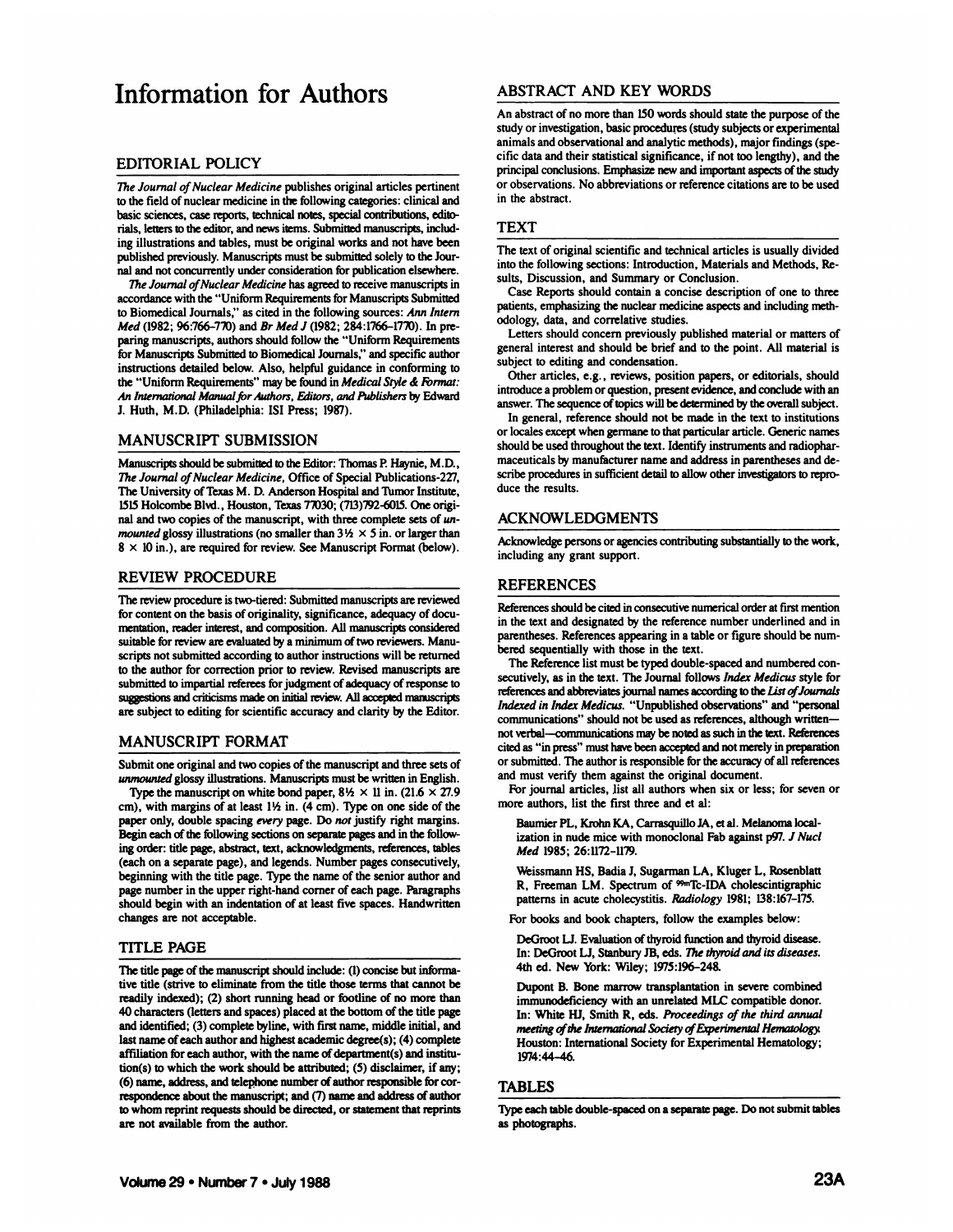Tables should be self-explanatory and should supplement, not dupli cate, the text. Each table must be cited in consecutive numerical order in the text. Number the tables consecutively with an arabic number fol lowing the word TABLE. The titles should be descriptive, brief, and typed centered in upper- and lower-case letters. Place horizontal rules below the title, column headings, and at the end of the table. Do not*use vertical lines. Give each column a short or abbreviated heading.*

Place explanatory matter in footnotes, not in the heading. Use the following symbols, in this sequence:  $\overline{z}$ ,  $\overline{z}$ ,  $\overline{z}$ ,  $\overline{z}$ ,  $\overline{z}$ ,  $\overline{z}$ ,  $\overline{z}$ ,  $\overline{z}$ ,  $\overline{z}$ ,  $\overline{z}$ ,  $\overline{z}$ ,  $\overline{z}$ ,  $\overline{z}$ ,  $\overline{z}$ ,  $\overline{z}$ ,  $\overline{z}$ ,  $\overline{z}$ ,  $\overline{z}$ ,  $\overline$ footnote all nonstandard abbreviations used in each table. For footnotes, identify statistical measures of variations, such as standard deviation and standard error of the mean. If data from another published source are used, obtain written permission from the publisher of the original source and acknowledge fully. If data from an unpublished source are used, obtain permission from the principal investigator, and acknowledge fully.

# SUBMISSION OF MANUSCRIPTS

Mail one original and two copies of the manuscript and three complete sets of glossy illustrations in a heavy paper envelope, packed to prevent bending of photographs during mail handling. Manuscripts should be accompanied by a covering letter from the author responsible for cor respondence regarding the manuscript. The covering letter should contain number, part of figure (if more than one), senior author's name, and the following copyright statement in compliance with the Copyright Revi sion Act of 1976, effective January 1, 1978.

'Upon acceptance by The Journal of Nuclear Medicine, all copyright ownership for the article [complete title of the article in this space] is transferred to The Society of Nuclear Medicine. On behalf of any and all co-authors, I accept the responsibility for release of any part or all of the material contained within the article noted above. The undersigned stipulates that the mate rial submitted to The Journal of Nuclear Medicine is original and has not been submitted to another publication for concurrent consideration."

Copyright requirement does not apply to work prepared by United States government employees as part of their official duties.

The letter should also contain a statement that the manuscript has been seen and approved by all authors and should give any additional information helpful to the Editor. If there has been prior publication of any part of the work, this should be acknowledged and appropriate written permission included. If color illustrations are included, a state ment that the author(s) is (are) willing to assume the cost of color separation and reproduction is requested.

# MANUSCRIPT CHECKLIST

- Original double-spaced typed manuscript and 2 copies.
- Three sets of unmounted glossy Figures (no smaller than  $3\frac{1}{2} \times 5$  *in.* or larger than  $8 \times 10$  *in.*).
- Copyright transfer.
- Title page with title, authors' names, and complete affiliations; corresponding author, complete address, and telephone num ber; author for reprint requests and complete address.
- Abstract (maximum, 150 words).
- References in consecutive numerical order. Reference list typed double-spaced.
- Figures and Tables in consecutive numerical order.
- Legends for all Figures; typed double-spaced.
- Consent forms for patient photographs.
- Written permission from the publisher to reprint previously published Figures and Tables.

# ILLUSTRATIONS

Illustrations should clarify and augment the text. Because imaging is

a major aspect of nuclear medicine, the selection of sharp, high-quality halftone illustrations is of paramount importance. Figures of inferior quality will be returned to the author for correction or replacement.

Submit three complete sets of glossy illustrations, no smaller than  $3\frac{1}{2} \times 5$  in. or larger than  $8 \times 10$  in. Do not send original artwork. Glossy photographs of line drawings rendered professionally on white drawing paper in black India ink, with template or typeset lettering, should be submitted. No hand-drawn or typewritten art will be accepted. *High quality computer-generated art may be accepted if it is profession* ally done and determined, after review, to be of sufficient reproducible quality. Letters, numbers, and symbols (typeset or template) should be clear and of sufficient size to retain legibility after reduction.

Do not encumber illustrations unnecessarily; titles and detailed explanations should be incorporated into the legend and not placed on the illustration itself. When necessary for clarity, arrows or letter designa tions may be affixed to the illustration, but they must be of professional artistic quality; handwritten or typewritten designations are not accept able. All patient information and institutional identifying data must be removed from illustrations.

Each illustration must be numbered and cited in consecutive order in the text. Illustrations should be identified on a gummed label affixed to the back of each illustration with the following information: figure designation of "top."

Color illustrations will be considered for publication, but the author is responsible for all charges relating to separations and printing. An estimage of these charges will be sent to the author at the time of produc tion. Author approval of charges is required before production will con tinue. Three complete sets of glossy color photographs (not transparen cies) must be submitted for review. Polaroid prints are not acceptable.

All submitted illustrations become the property of The Society of Nuclear Medicine and will not be returned unless the manuscript is rejected.

# LEGENDS FOR ILLUSTRATIONS

Type legends double-spaced on a separate page. Each figure should be cited in consecutive numerical order in the text. Number the figures with an arabic number following the word FIGURE. Use letters to desig nate parts of illustrations (e.g., A, B, C) and describe each part clearly in the legend. Any letter designations or arrows appearing on the illustra tion should be identified and described fully.

Original (not previously published) illustrations are preferred for publi cation in the Journal; however, if illustrations have been published previ ously, authors are responsible for obtaining written permission from the publisher to reprint. The source of the original material must be cited in the references and the following credit line included in the legend: (Reprinted by permission of Ref. X.) All permission releases must be submitted to the Editor at the time of manuscript submission.

# UNITS OF MEASUREMENT

The International System of Units (SI) is standard. Measurements of length, height, weight, and volume should be reported in metric units or their decimal multiples. Other measurements should be reported in the units in which they were made. Alternative units (SI or non-Si units) should be added in parentheses by the author if indicated.

# ABBREVIATIONS AND SYMBOLS

Use only standard abbreviations and symbols in the text. Avoid using abbreviations in the title and abstract. At first mention, the complete term, followed by the abbreviation in parentheses, should be used in the text. Standard units of measure should not be expanded at first men tion. Consult the following sources for approved abbreviations: CBE *Style Manual: A Guide for Authors, Editors, and Publishers in the Biolog ical Sciences, 5th ed. (Bethesda, MD: Council of Biology Editors; 1983),* and "Uniform Requirements for Manuscripts Submitted to Biomedicai Journals" (Ann Intern Med 1982; 96:766-770).